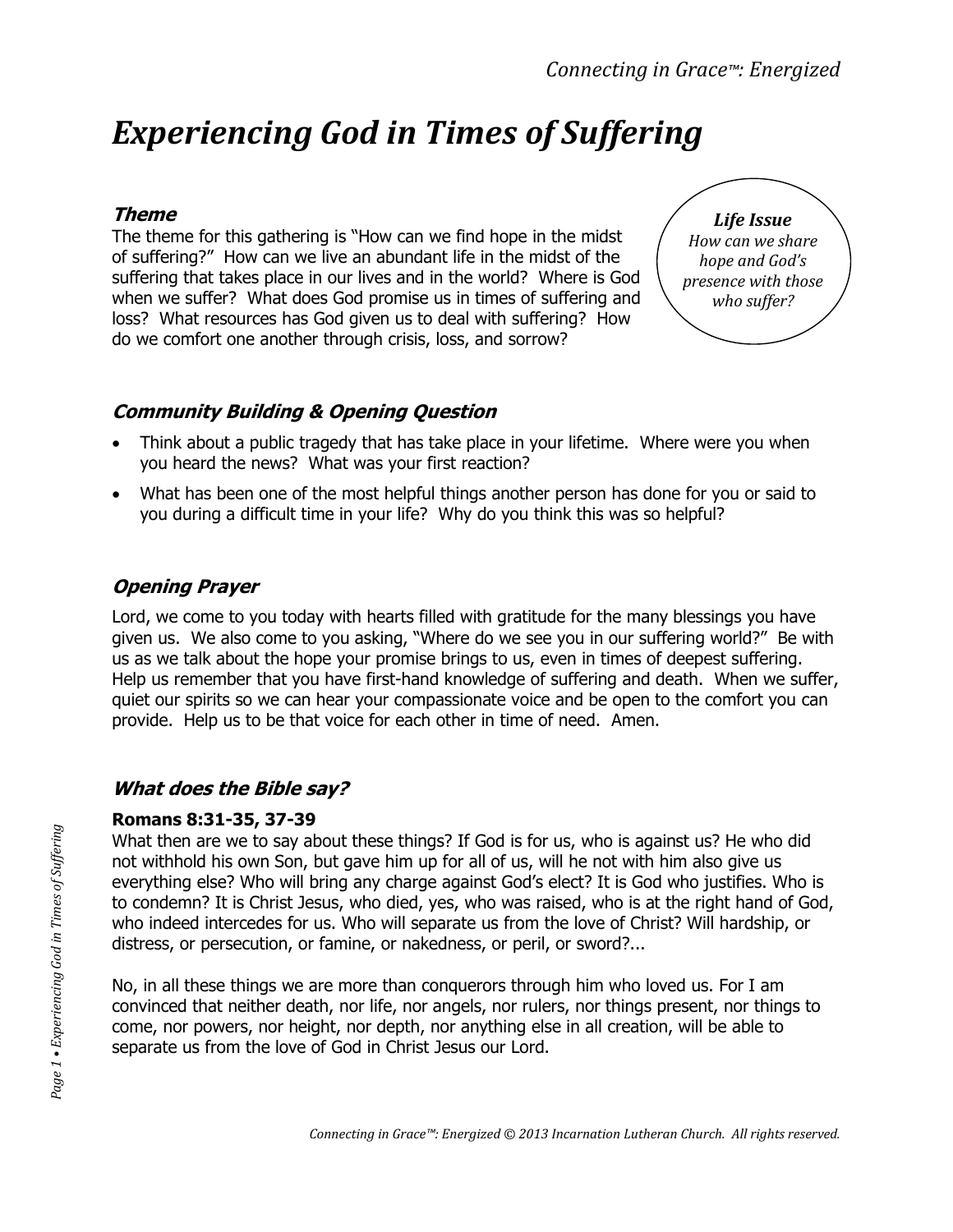#### **Psalm 23**

The LORD is my shepherd, I shall not want. He makes me lie down in green pastures; he leads me beside still waters; he restores my soul. He leads me in right paths for his name's sake.

Even though I walk through the darkest valley, I fear no evil; for you are with me; your rod and your staff they comfort me.

You prepare a table before me in the presence of my enemies; you anoint my head with oil; my cup overflows. Surely goodness and mercy shall follow me all the days of my life, and I shall dwell in the house of the LORD my whole life long.

# **What do others say?**

Many of us have experienced suffering in our lives and have been changed by that experience. A number of years ago Berta and I were expecting our first child with great anticipation and joy. It was a shock when the doctor came out of the delivery room to say that Heather, our daughter, needed to be flown to the University of Minnesota hospital because she appeared to have serious birth defects. She lived three weeks and died after we brought her home.

It was a painful and difficult time in our lives. We asked, "Why, God is this happening to us? Why does this baby have to suffer?" Doubts and questions mingled with the anger and dashed hopes. Yet in the midst of it all there was the presence of family and friends who shared our tears and embraced us with arms and words of comfort and hope.

In the days, weeks, and months that followed, I understood the church community in a new and deeper way. There was awareness of the power of scripture, prayer, and liturgy bringing us into the presence of a loving and caring God. There was also a new sense of how the God "who is with us" is also known through others as they become vessels of God's love and care. God wove new life in us with strong threads of faith and hope in an unexpected way.

Conversations with others reveal that many people feel they have experienced God's presence most fully in the darkest days of their lives. Yet we try to isolate ourselves from suffering because we are afraid of the pain and loss that suffering brings. We forget that we live in an imperfect world where suffering is the norm, a world where it is virtually impossible to find a place where suffering and pain can't reach us. God's promise to us is that God will be with us even when we suffer. As Jesus left the disciples, he promised, "I am with you always, to the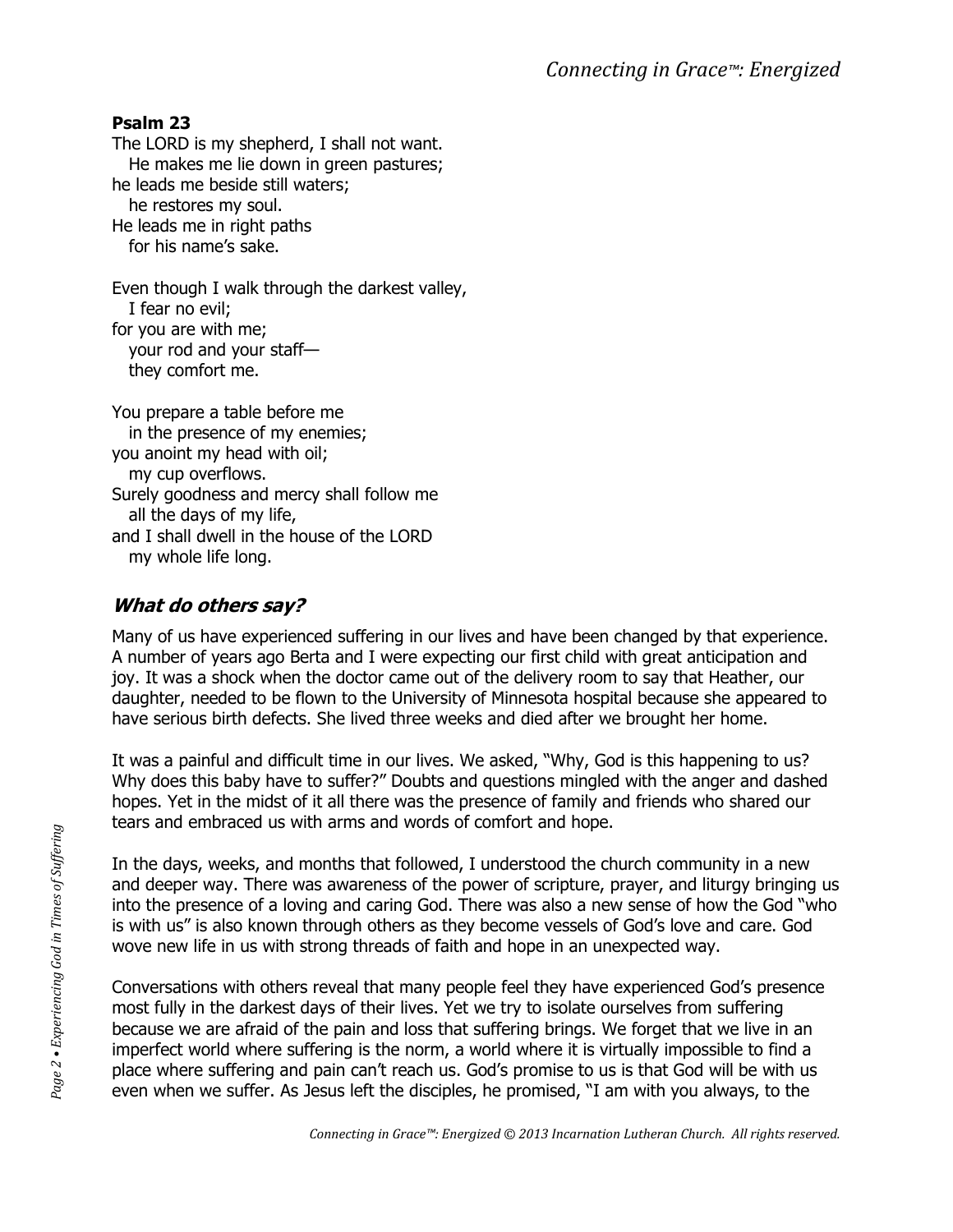end of the age."(Matthew 28:20b). Paul reaffirms this promise in Romans 8 when he tells his readers that *nothing* can separate us from the love of God in Christ Jesus. God's love is unconditional and present in the good times as well as the difficult times of our lives. At first glance, this promise may provide little comfort. How can God truly be with us in our suffering? What does God know of our pain? Jesus, the Incarnation of God, personally experienced suffering. Jesus was betrayed by a close associate and abandoned in his hour of need by his most trusted friends. He was brutally interrogated, publicly beaten and humiliated, then cruelly executed.

Because God has suffered, God understands our pain and wants to bind up our wounds. We are told that Jesus wept at the death of Lazarus; he had compassion for the disenfranchised and he anguished over the plight of Jerusalem. He healed the sick and suffering with his touch. Jesus loved the poorest and weakest, as well as the outcasts of his time. His unconditional love was in and of itself an act of healing for their lives.

How can God be with us today? God is present in the words and actions of those who are conduits for God's love as we experience pain. God uses each of us to express that love for others as well. God helps us find strength in surprising ways that we can't imagine. After going through the sudden death of both parents with amazing strength and faith, a woman was asked how she could remain so hopeful in such a tragic situation. She answered simply, "Holy Spirit power." Jesus promised that God would send God's Spirit, also called the Comforter to be with us as we journey through life. As this woman claimed that promise, so can we.

Amazingly, God weaves good out of our most painful experiences. As we suffer, we may ask questions and deal with doubts, thereby opening ourselves to hear comforting words from God and from those who surround us as the hands, feet, and face of Christ for us in times of trouble. God turned Good Friday into Easter! If God can do that, how might God weave new life out of the pain and hardships that we experience? The German theologian Jürgen Moltmann expresses this hope as a powerful image; "God weeps with us so that we may someday laugh with him." (The Way of Jesus Christ) God's faithful promise to be with us as we weep and God's reversal of the powers of death so that we will someday laugh with God are promises to hang on to, even in the darkest times.

# **Think About…**

- What are the promises that God makes to us in Psalm 23 and Romans 8? What verse or phrase from these readings speaks to you today? How might these words be helpful to someone facing rough times?
- List some of the many ways to bring hope, comfort, and support to others. What do we do when we don't know what to do?
- The reflection speaks of God's ability to weave good out of suffering. Being able to realize this often takes time and considerable hindsight. What examples in your life or in the lives of others come to mind for you?
- How is simply listening or being present with those who suffer valuable? What is the impact on the person who is facing difficulty? What about the person who is simply listening or being present?